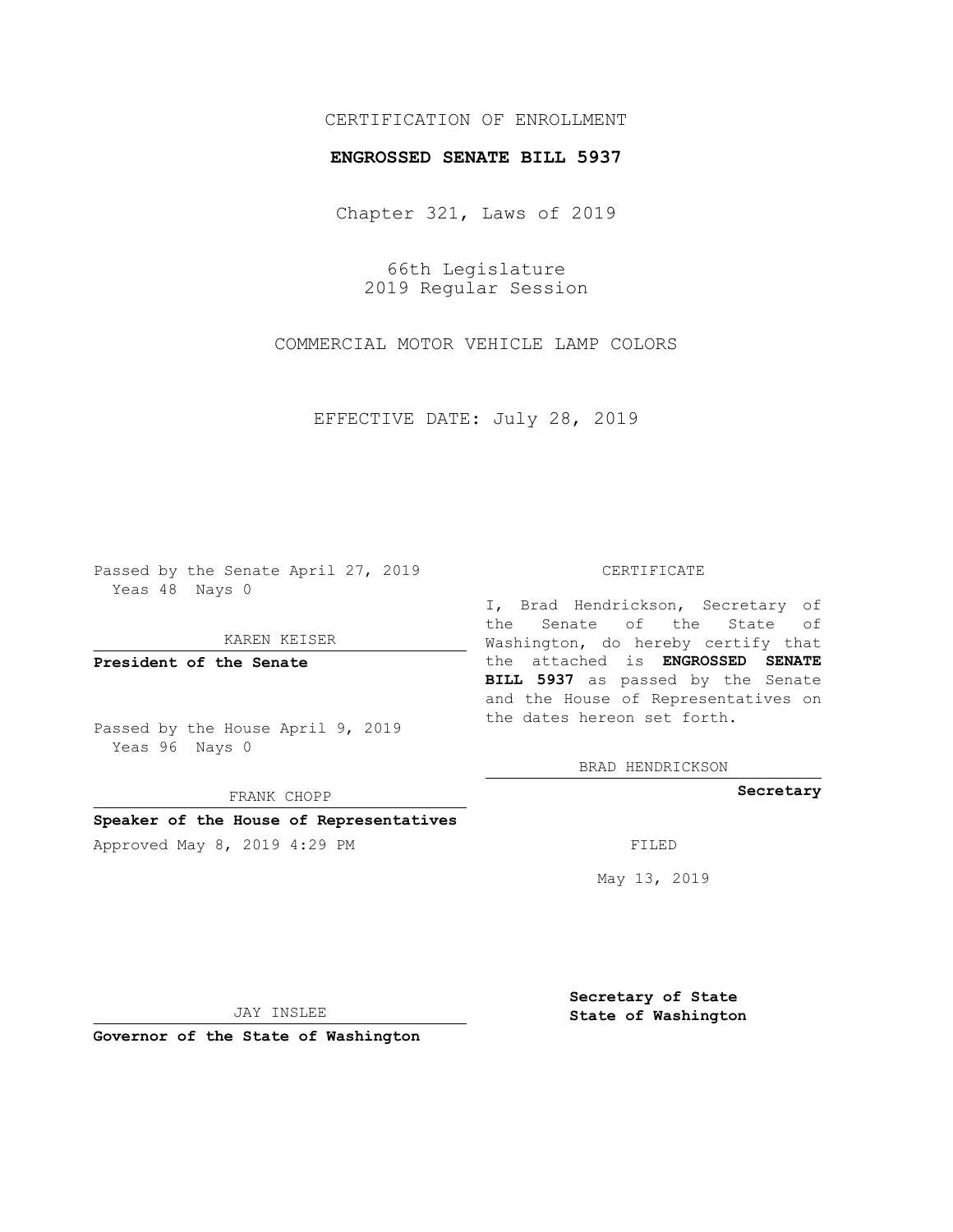## **ENGROSSED SENATE BILL 5937**

AS AMENDED BY THE HOUSE

Passed Legislature - 2019 Regular Session

# **State of Washington 66th Legislature 2019 Regular Session**

**By** Senators Lovelett, Nguyen, Fortunato, Das, Billig, and Hunt; by request of Washington State Patrol

Read first time 02/18/19. Referred to Committee on Transportation.

1 AN ACT Relating to the color of stop lamps on vehicles; and amending RCW 46.37.100 and 46.37.200.2

3 BE IT ENACTED BY THE LEGISLATURE OF THE STATE OF WASHINGTON:

4 **Sec. 1.** RCW 46.37.100 and 2002 c 196 s 1 are each amended to 5 read as follows:

6 (1) Front clearance lamps and those marker lamps and reflectors 7 mounted on the front or on the side near the front of a vehicle shall 8 display or reflect an amber color.

9 (2) Rear clearance lamps and those marker lamps and reflectors 10 mounted on the rear or on the sides near the rear of a vehicle shall 11 display or reflect a red color.

 (3) All lighting devices and reflectors mounted on the rear of any vehicle shall display or reflect a red color, except the stop lamp or other signal device, which may be red, amber, or yellow, and except that on any vehicle forty or more years old, or on any motorcycle regardless of age, the taillight may also contain a blue 17 or purple insert of not more than one inch in diameter, and except that the light illuminating the license plate shall be white and the 19 light emitted by a backup lamp shall be white or amber. However, for commercial motor vehicles defined in RCW 46.32.005, stop lamps must 21 be red and other signal devices must be red or amber.

p. 1 ESB 5937.SL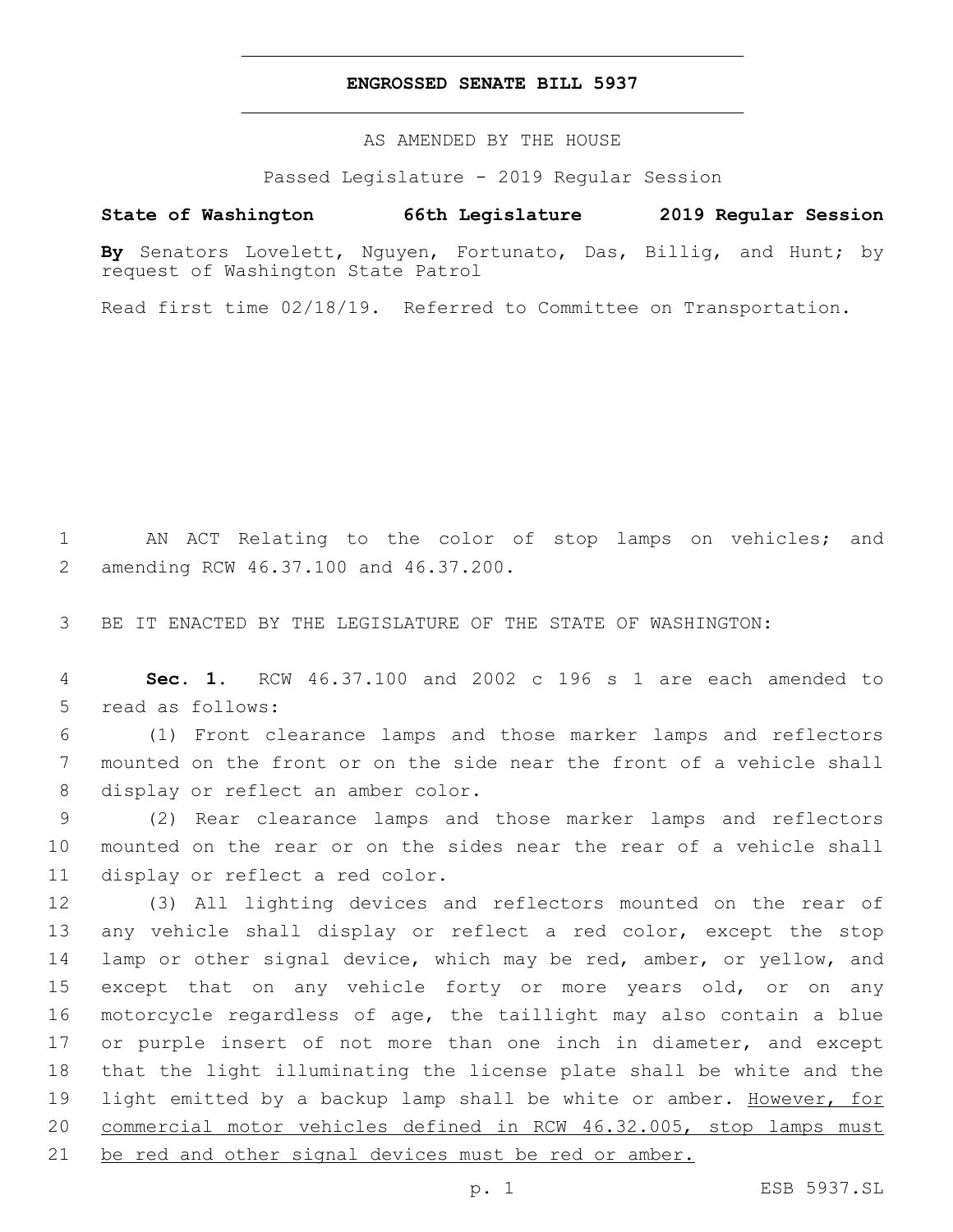**Sec. 2.** RCW 46.37.200 and 2006 c 306 s 3 are each amended to 2 read as follows:

 (1) Any vehicle may be equipped and when required under this chapter shall be equipped with a stop lamp or lamps on the rear of the vehicle which shall display a red or amber light, or any shade of color between red and amber, visible from a distance of not less than one hundred feet and on any vehicle manufactured or assembled after January 1, 1964, three hundred feet to the rear in normal sunlight, and which shall be actuated upon application of a service brake, and which may but need not be incorporated with one or more other rear 11 lamps. However, for commercial motor vehicles defined in RCW 46.32.005, stop lamps must be red.

 (2) Any vehicle may be equipped and when required under RCW 46.37.070(2) shall be equipped with electric turn signals which shall indicate an intention to turn by flashing lights showing to the front and rear of a vehicle or on a combination of vehicles on the side of the vehicle or combination toward which the turn is to be made. The lamps showing to the front shall be mounted on the same level and as 19 widely spaced laterally as practicable and, when signaling, shall emit amber light: PROVIDED, That on any vehicle manufactured prior to January 1, 1969, the lamps showing to the front may emit white or amber light, or any shade of light between white and amber. The lamp showing to the rear shall be mounted on the same level and as widely spaced laterally as practicable, and, when signaling, shall emit a 25 red or amber light, or any shade of color between red and amber. Turn signal lamps shall be visible from a distance of not less than five hundred feet to the front and rear in normal sunlight. Turn signal lamps may, but need not be, incorporated in other lamps on the 29 vehicle.

 (3) Any vehicle may be equipped and when required under this chapter shall be equipped with a center high-mounted stop lamp mounted on the center line of the rear of the vehicle. These stop lamps shall display a red light visible from a distance of not less than three hundred feet to the rear in normal sunlight, and shall be actuated upon application of a service brake, and may not be 36 incorporated with any other rear lamps.

> Passed by the Senate April 27, 2019. Passed by the House April 9, 2019. Approved by the Governor May 8, 2019.